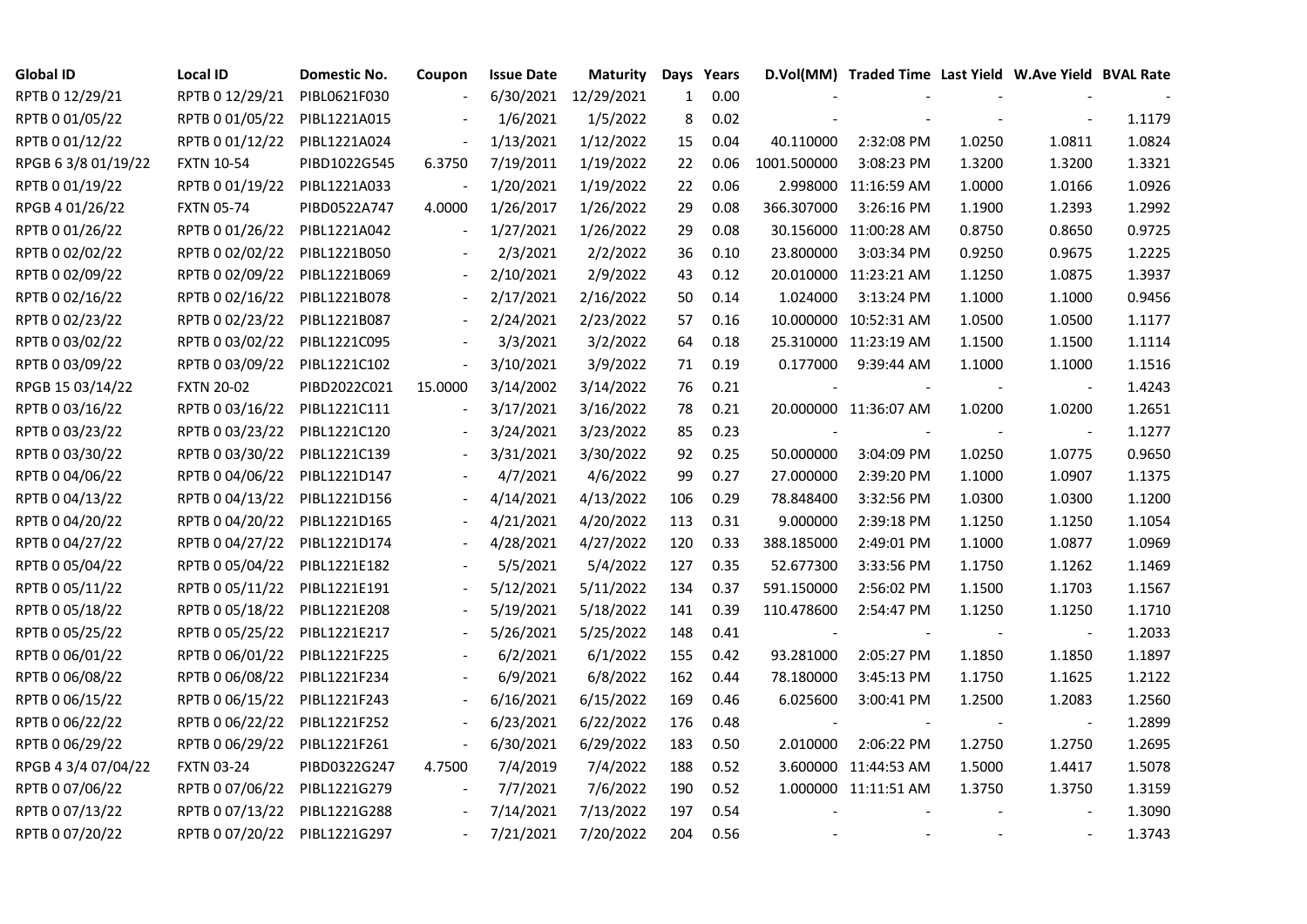| <b>Global ID</b>     | Local ID          | Domestic No. | Coupon                   | <b>Issue Date</b> | <b>Maturity</b>       |     | Days Years |                          | D.Vol(MM) Traded Time Last Yield W.Ave Yield BVAL Rate |        |                          |        |
|----------------------|-------------------|--------------|--------------------------|-------------------|-----------------------|-----|------------|--------------------------|--------------------------------------------------------|--------|--------------------------|--------|
| RPTB 0 07/27/22      | RPTB 0 07/27/22   | PIBL1221G304 |                          | 7/28/2021         | 7/27/2022             | 211 | 0.58       | 2.216000                 | 2:34:56 PM                                             | 1.2500 | 1.2632                   | 1.4000 |
| RPGB 4 7/8 08/02/22  | <b>FXTN 10-56</b> | PIBD1022H562 | 4.8750                   | 8/2/2012          | 8/2/2022              | 217 | 0.59       |                          |                                                        |        |                          | 1.7987 |
| RPTB 0 08/03/22      | RPTB 0 08/03/22   | PIBL1221H312 | $\overline{\phantom{a}}$ | 8/4/2021          | 8/3/2022              | 218 | 0.60       | 2.592000                 | 3:40:51 PM                                             | 1.3000 | 1.3000                   | 1.2966 |
| RPTB 0 08/10/22      | RPTB 0 08/10/22   | PIBL1221H321 | $\overline{\phantom{a}}$ | 8/11/2021         | 8/10/2022             | 225 | 0.62       |                          | 2.000000 11:25:19 AM                                   | 1.3150 | 1.3150                   | 1.3798 |
| RPTB 0 08/17/22      | RPTB 0 08/17/22   | PIBL1221H330 | $\overline{\phantom{a}}$ | 8/18/2021         | 8/17/2022             | 232 | 0.64       |                          |                                                        |        |                          | 1.3832 |
| RPTB 0 08/24/22      | RPTB 0 08/24/22   | PIBL1221H349 |                          | 8/25/2021         | 8/24/2022             | 239 | 0.65       | 5.000000                 | 9:59:36 AM                                             | 1.3000 | 1.3000                   | 1.4165 |
| RPTB 0 08/31/22      | RPTB 0 08/31/22   | PIBL1221I357 |                          | 9/1/2021          | 8/31/2022             | 246 | 0.67       |                          | 0.130000 11:10:11 AM                                   | 1.5000 | 1.5000                   | 1.4355 |
| RPTB 0 09/07/22      | RPTB 0 09/07/22   | PIBL1221I366 | $\overline{\phantom{a}}$ | 9/8/2021          | 9/7/2022              | 253 | 0.69       |                          |                                                        |        |                          | 1.4545 |
| RPGB 4 3/4 09/13/22  | <b>FXTN 10-57</b> | PIBD1022I570 | 4.7500                   | 9/13/2012         | 9/13/2022             | 259 | 0.71       |                          |                                                        |        | $\overline{\phantom{a}}$ | 1.8811 |
| RPTB 0 09/14/22      | RPTB 0 09/14/22   | PIBL1221I375 | $\overline{\phantom{a}}$ | 9/15/2021         | 9/14/2022             | 260 | 0.71       |                          | 0.670000 10:26:21 AM                                   | 1.4500 | 1.4500                   | 1.5102 |
| RPTB 0 09/21/22      | RPTB 0 09/21/22   | PIBL1221I384 | $\overline{\phantom{a}}$ | 9/22/2021         | 9/21/2022             | 267 | 0.73       |                          |                                                        |        | $\blacksquare$           | 1.5201 |
| RPTB 0 09/28/22      | RPTB 0 09/28/22   | PIBL1221I393 |                          | 9/29/2021         | 9/28/2022             | 274 | 0.75       |                          | 25.051000 11:13:39 AM                                  | 1.4000 | 1.4000                   | 1.4958 |
| RPTB 0 10/05/22      | RPTB 0 10/05/22   | PIBL1221J409 |                          | 10/6/2021         | 10/5/2022             | 281 | 0.77       | 98.406000                | 2:58:47 PM                                             | 1.4750 | 1.4858                   | 1.5202 |
| RPTB 0 10/12/22      | RPTB 0 10/12/22   | PIBL1221J418 |                          |                   | 10/13/2021 10/12/2022 | 288 | 0.79       | 300.000000               | 9:47:04 AM                                             | 1.5150 | 1.5100                   | 1.5170 |
| RPGB 12 3/4 10/17/22 | <b>FXTN 20-03</b> | PIBD2022J033 | 12.7500                  |                   | 10/17/2002 10/17/2022 | 293 | 0.80       |                          |                                                        |        | $\overline{\phantom{a}}$ | 1.9412 |
| RPTB 0 10/19/22      | RPTB 0 10/19/22   | PIBL1221J427 |                          |                   | 10/20/2021 10/19/2022 | 295 | 0.81       |                          | 5.600000 11:37:01 AM                                   | 1.5000 | 1.5000                   | 1.5408 |
| RPTB 0 10/26/22      | RPTB 0 10/26/22   | PIBL1221J436 |                          |                   | 10/27/2021 10/26/2022 | 302 | 0.83       |                          | 2.600000 11:25:56 AM                                   | 1.5000 | 1.5000                   | 1.5552 |
| RPTB 0 11/02/22      | RPTB 0 11/02/22   | PIBL1221K443 |                          | 11/3/2021         | 11/2/2022             | 309 | 0.85       |                          |                                                        |        |                          | 1.5753 |
| RPTB 0 11/09/22      | RPTB 0 11/09/22   | PIBL1221K452 |                          | 11/10/2021        | 11/9/2022             | 316 | 0.87       | 5.300000                 | 2:20:18 PM                                             | 1.5350 | 1.5350                   | 1.5721 |
| RPTB 0 11/16/22      | RPTB 0 11/16/22   | PIBL1221K461 |                          |                   | 11/17/2021 11/16/2022 | 323 | 0.88       | 27.893300                | 2:02:36 PM                                             | 1.6100 | 1.6082                   | 1.6118 |
| RPTB 0 11/23/22      | RPTB 0 11/23/22   | PIBL1221K470 |                          |                   | 11/24/2021 11/23/2022 | 330 | 0.90       | 525.757900               | 3:51:50 PM                                             | 1.6050 | 1.6048                   | 1.6050 |
| RPTB 0 11/29/22      | RPTB 0 11/29/22   | PIBL1221L488 |                          |                   | 12/1/2021 11/29/2022  | 336 | 0.92       | 22.210000                | 2:02:55 PM                                             | 1.6200 | 1.6186                   | 1.6188 |
| RPGB 4 5/8 12/04/22  | RTB 05-11         | PIID0522L114 | 4.6250                   | 12/4/2017         | 12/4/2022             | 341 | 0.93       | 50.000000                | 2:56:38 PM                                             | 2.2500 | 2.2500                   | 2.2332 |
| RPGB 4 12/06/22      | <b>FXTN 10-58</b> | PIBD1022L585 | 4.0000                   | 12/6/2012         | 12/6/2022             | 343 | 0.94       |                          |                                                        |        |                          | 2.0530 |
| RPTB 0 12/07/22      | RPTB 0 12/07/22   | PIBL1221L497 | $\overline{\phantom{a}}$ | 12/7/2021         | 12/7/2022             | 344 | 0.94       | 84.297100                | 2:03:07 PM                                             | 1.6250 | 1.6252                   | 1.6292 |
| RPTB 0 12/14/22      | RPTB 0 12/14/22   | PIBL1221L503 | $\blacksquare$           | 12/15/2021        | 12/14/2022            | 351 | 0.96       | 118.102000               | 2:46:38 PM                                             | 1.6300 | 1.6297                   | 1.6309 |
| RPGB 4 3/8 02/11/23  | RTB 03-10         | PIID0323B101 | 4.3750                   | 2/11/2020         | 2/11/2023             | 410 | 1.12       | 1.200000                 | 2:01:18 PM                                             | 2.1850 | 2.2038                   | 2.3400 |
| RPGB 13 02/20/23     | <b>FXTN 20-04</b> | PIBD2023B048 | 13.0000                  | 2/20/2003         | 2/20/2023             | 419 | 1.15       | $\sim$                   |                                                        |        | $\blacksquare$           | 2.1763 |
| RPGB 5 1/2 03/08/23  | <b>FXTN 05-75</b> | PIBD0523C752 | 5.5000                   | 3/8/2018          | 3/8/2023              | 435 | 1.19       | 1079.200000              | 2:51:06 PM                                             | 2.0750 | 2.0888                   | 2.0921 |
| RPGB 3 1/2 04/21/23  | <b>FXTN 07-58</b> | PIBD0723D588 | 3.5000                   | 4/21/2016         | 4/21/2023             | 479 | 1.31       |                          |                                                        |        |                          | 2.3647 |
| RPGB 11 7/8 05/29/23 | <b>FXTN 20-05</b> | PIBD2023E054 | 11.8750                  | 5/29/2003         | 5/29/2023             | 517 | 1.42       |                          |                                                        |        | $\blacksquare$           | 2.3377 |
| RPGB 3 1/4 08/15/23  | RTB 10-04         | PIID1023H046 | 3.2500                   | 8/15/2013         | 8/15/2023             | 595 | 1.63       | 355.300000               | 2:18:10 PM                                             | 2.8000 | 2.6996                   | 2.6908 |
| RPGB 2 3/8 09/10/23  | <b>FXTN 03-25</b> | PIBD0323I252 | 2.3750                   | 9/10/2020         | 9/10/2023             | 621 | 1.70       | 991.865000               | 2:52:05 PM                                             | 2.7000 | 2.5003                   | 2.5215 |
| RPGB 11 3/8 10/23/23 | <b>FXTN 20-06</b> | PIBD2023J068 | 11.3750                  | 10/23/2003        | 10/23/2023            | 664 | 1.82       | $\overline{\phantom{a}}$ |                                                        |        |                          | 2.5798 |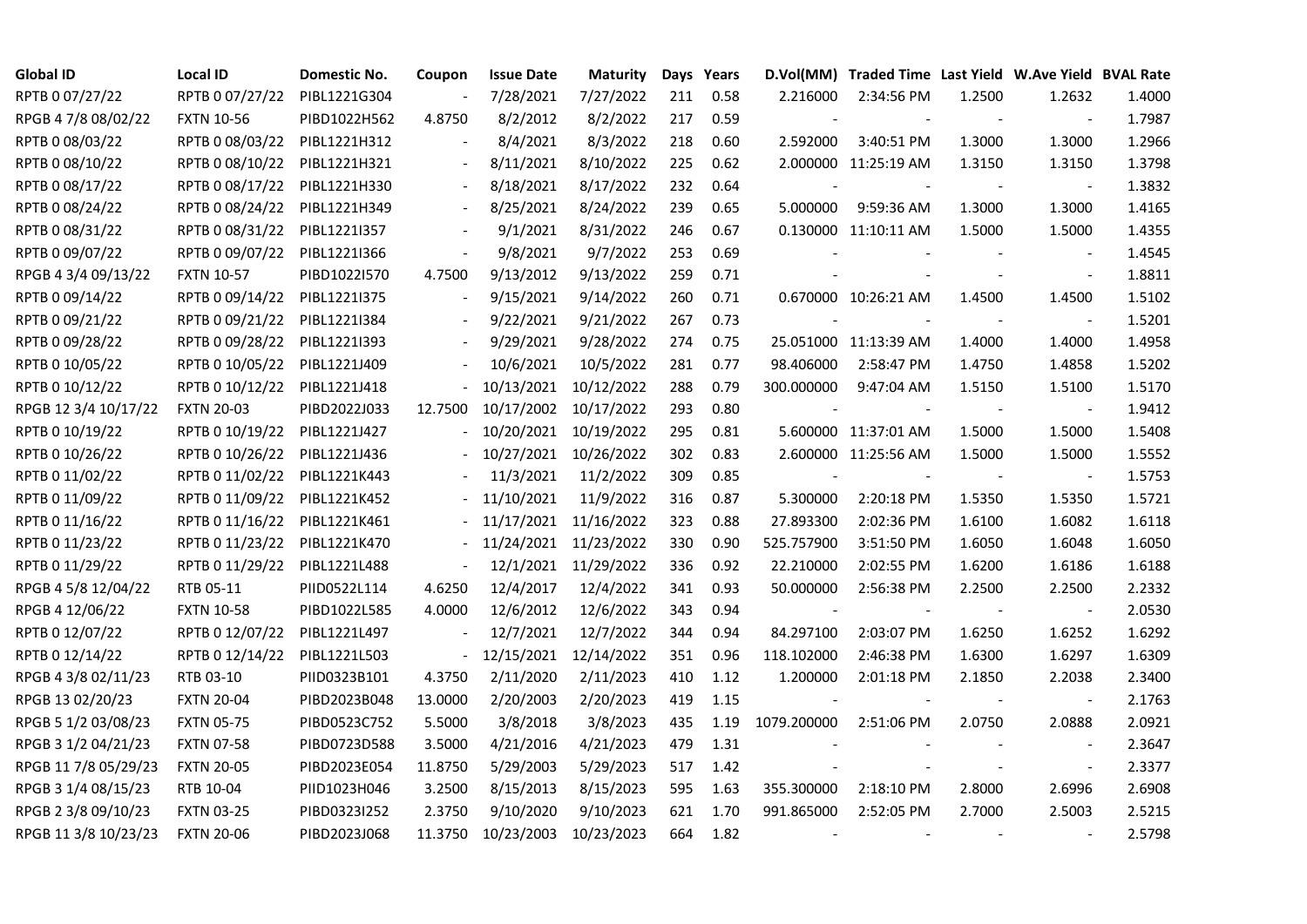| <b>Global ID</b>     | <b>Local ID</b>   | Domestic No. | Coupon  | <b>Issue Date</b> | <b>Maturity</b>  | Days | Years |                          | D.Vol(MM) Traded Time Last Yield W.Ave Yield BVAL Rate |        |                          |        |
|----------------------|-------------------|--------------|---------|-------------------|------------------|------|-------|--------------------------|--------------------------------------------------------|--------|--------------------------|--------|
| RPGB 2 3/8 03/09/24  | RTB 03-11         | PIID0324C115 | 2.3750  | 3/9/2021          | 3/9/2024         | 802  | 2.20  | 121.000000               | 2:41:56 PM                                             | 2.8000 | 2.5583                   | 2.5507 |
| RPGB 6 1/4 03/12/24  | RTB 05-12         | PIID0524C129 | 6.2500  | 3/12/2019         | 3/12/2024        | 805  | 2.20  | 16.050000                | 2:31:38 PM                                             | 2.6500 | 2.6500                   | 2.6162 |
| RPGB 4 1/2 04/20/24  | <b>FXTN 07-59</b> | PIBD0724D595 | 4.5000  | 4/20/2017         | 4/20/2024        | 844  | 2.31  |                          |                                                        |        | $\blacksquare$           | 2.6884 |
| RPGB 12 3/8 06/03/24 | <b>FXTN 20-07</b> | PIBD2024F075 | 12.3750 | 6/3/2004          | 6/3/2024         | 888  | 2.43  |                          |                                                        |        | $\overline{\phantom{a}}$ | 2.9253 |
| RPGB 12 7/8 08/05/24 | <b>FXTN 20-08</b> | PIBD2024H086 | 12.8750 | 8/5/2004          | 8/5/2024         | 951  | 2.60  |                          |                                                        |        | $\blacksquare$           | 3.0197 |
| RPGB 4 1/8 08/20/24  | <b>FXTN 10-59</b> | PIBD1024H595 | 4.1250  | 8/20/2014         | 8/20/2024        | 966  | 2.65  |                          |                                                        |        | $\blacksquare$           | 3.0456 |
| RPGB 4 1/4 10/17/24  | <b>FXTN 05-76</b> | PIBD0524J762 | 4.2500  | 10/17/2019        | 10/17/2024 1,024 |      | 2.80  |                          |                                                        |        | $\blacksquare$           | 3.1185 |
| RPGB 13 3/4 11/11/24 | <b>FXTN 20-09</b> | PIBD2024K091 | 13.7500 | 11/11/2004        | 11/11/2024 1,049 |      | 2.87  |                          |                                                        |        | $\overline{\phantom{a}}$ | 3.1666 |
| RPGB 5 3/4 04/12/25  | <b>FXTN 07-61</b> | PIBD0725D618 | 5.7500  | 4/12/2018         | 4/12/2025 1,201  |      | 3.29  |                          |                                                        |        |                          | 3.5940 |
| RPGB 12 1/8 04/14/25 | <b>FXTN 20-10</b> | PIBD2025D103 | 12.1250 | 4/14/2005         | 4/14/2025 1,203  |      | 3.29  |                          |                                                        |        | $\blacksquare$           | 3.3847 |
| RPGB 2 5/8 08/12/25  | RTB 05-13         | PIID0525H130 | 2.6250  | 8/12/2020         | 8/12/2025 1,323  |      | 3.62  | 93.005000                | 3:38:11 PM                                             | 3.5500 | 3.6008                   | 3.6104 |
| RPGB 3 5/8 09/09/25  | <b>FXTN 10-60</b> | PIBD10251608 | 3.6250  | 9/9/2015          | 9/9/2025 1,351   |      | 3.70  | 8.954243                 | 3:05:21 PM                                             | 3.6000 | 3.6000                   | 3.7450 |
| RPGB 12 1/8 10/20/25 | <b>FXTN 20-11</b> | PIBD2025J116 | 12.1250 | 10/20/2005        | 10/20/2025 1,392 |      | 3.81  |                          |                                                        |        | $\blacksquare$           | 3.6458 |
| RPGB 18 1/4 11/29/25 | <b>FXTN 25-01</b> | PIBD2525K015 | 18.2500 | 11/29/2000        | 11/29/2025 1,432 |      | 3.92  |                          |                                                        |        | $\sim$                   | 3.7010 |
| RPGB 10 1/4 01/19/26 | <b>FXTN 20-12</b> | PIBD2026A122 | 10.2500 | 1/19/2006         | 1/19/2026 1,483  |      | 4.06  |                          |                                                        |        | $\blacksquare$           | 3.7664 |
| RPGB 6 1/4 02/14/26  | <b>FXTN 07-62</b> | PIBD0726B627 | 6.2500  | 2/14/2019         | 2/14/2026 1,509  |      | 4.13  |                          |                                                        |        |                          | 3.8240 |
| RPGB 3 3/8 04/08/26  | <b>FXTN 05-77</b> | PIBD0526D772 | 3.3750  | 4/8/2021          | 4/8/2026 1,562   |      | 4.28  | 192.000000               | 3:21:42 PM                                             | 3.8500 | 3.8692                   | 3.9012 |
| RPGB 3 1/2 09/20/26  | RTB 10-05         | PIID1026I057 | 3.5000  | 9/20/2016         | 9/20/2026 1,727  |      | 4.73  |                          | 3.800000 11:09:38 AM                                   | 4.1000 | 4.0842                   | 4.0472 |
| RPGB 6 1/4 10/20/26  | RTB 15-01         | PIID1526J019 | 6.2500  | 10/20/2011        | 10/20/2026 1,757 |      | 4.81  |                          |                                                        |        | $\blacksquare$           | 4.0818 |
| RPGB 8 12/07/26      | <b>FXTN 20-13</b> | PIBD2026L139 | 8.0000  | 12/7/2006         | 12/7/2026 1,805  |      | 4.94  |                          | 0.700000 11:49:59 AM                                   | 4.2000 | 4.2000                   | 4.1371 |
| RPGB 5 3/8 03/01/27  | RTB 15-02         | PIID1527C023 | 5.3750  | 3/1/2012          | 3/1/2027 1,889   |      | 5.17  | $\overline{\phantom{a}}$ | $\sim$                                                 |        | $\blacksquare$           | 4.2106 |
| RPGB 4 3/4 05/04/27  | <b>FXTN 10-61</b> | PIBD1027E617 | 4.7500  | 5/4/2017          | 5/4/2027 1,953   |      | 5.35  | 1.410000                 | 2:35:55 PM                                             | 4.3500 | 4.3500                   | 4.4500 |
| RPGB 4 5/8 06/02/27  | RTB 05-14         | PIID0527L140 | 4.6250  | 12/2/2021         | 6/2/2027 1,982   |      | 5.43  | 318.219000               | 3:31:53 PM                                             | 4.3150 | 4.3100                   | 4.3203 |
| RPGB 8 5/8 09/06/27  | <b>FXTN 20-14</b> | PIBD2027I140 | 8.6250  | 9/6/2007          | 9/6/2027 2,078   |      | 5.69  |                          |                                                        |        |                          | 4.3585 |
| RPGB 6 1/4 03/22/28  | <b>FXTN 10-63</b> | PIBD1028C635 | 6.2500  | 3/22/2018         | 3/22/2028 2,276  |      | 6.23  |                          |                                                        |        | $\bar{\phantom{a}}$      | 4.4741 |
| RPGB 3 5/8 04/22/28  | <b>FXTN 07-64</b> | PIBD0728D649 | 3.6250  | 4/22/2021         | 4/22/2028 2,307  |      | 6.32  |                          | 30.000000 10:59:36 AM                                  | 4.3800 | 4.3800                   | 4.3646 |
| RPGB 3 3/4 08/12/28  | <b>FXTN 07-65</b> | PIBD0728H654 | 3.7500  | 8/12/2021         | 8/12/2028 2,419  |      | 6.62  | 3.100000                 | 2:01:01 PM                                             | 4.4000 | 4.2952                   | 4.5182 |
| RPGB 9 1/2 12/04/28  | <b>FXTN 20-15</b> | PIBD2028L151 | 9.5000  | 12/4/2008         | 12/4/2028 2,533  |      | 6.94  | $\overline{\phantom{a}}$ |                                                        |        | $\blacksquare$           | 4.5901 |
| RPGB 6 7/8 01/10/29  | <b>FXTN 10-64</b> | PIBD1029A644 | 6.8750  | 1/10/2019         | 1/10/2029 2,570  |      | 7.04  |                          | 5.000000 11:02:52 AM                                   | 4.6125 | 4.6125                   | 4.5137 |
| RPGB 8 3/4 05/27/30  | <b>FXTN 20-16</b> | PIBD2030E166 | 8.7500  | 5/27/2010         | 5/27/2030 3,072  |      | 8.41  |                          |                                                        |        |                          | 4.7460 |
| RPGB 2 7/8 07/09/30  | <b>FXTN 10-65</b> | PIBD1030G655 | 2.8750  | 7/9/2020          | 7/9/2030 3,115   |      | 8.53  |                          |                                                        |        | $\blacksquare$           | 4.7726 |
| RPGB 12 1/2 07/28/30 | <b>FXTN 25-02</b> | PIBD2530G029 | 12.5000 | 7/28/2005         | 7/28/2030 3,134  |      | 8.58  |                          |                                                        |        | $\overline{\phantom{a}}$ | 4.7598 |
| RPGB 11 1/4 01/26/31 | <b>FXTN 25-03</b> | PIBD2531A032 | 11.2500 | 1/26/2006         | 1/26/2031 3,316  |      | 9.08  |                          |                                                        |        |                          | 4.7974 |
| RPGB 8 07/19/31      | <b>FXTN 20-17</b> | PIBD2031G171 | 8.0000  | 7/19/2011         | 7/19/2031 3,490  |      | 9.56  |                          |                                                        |        | $\blacksquare$           | 4.7515 |